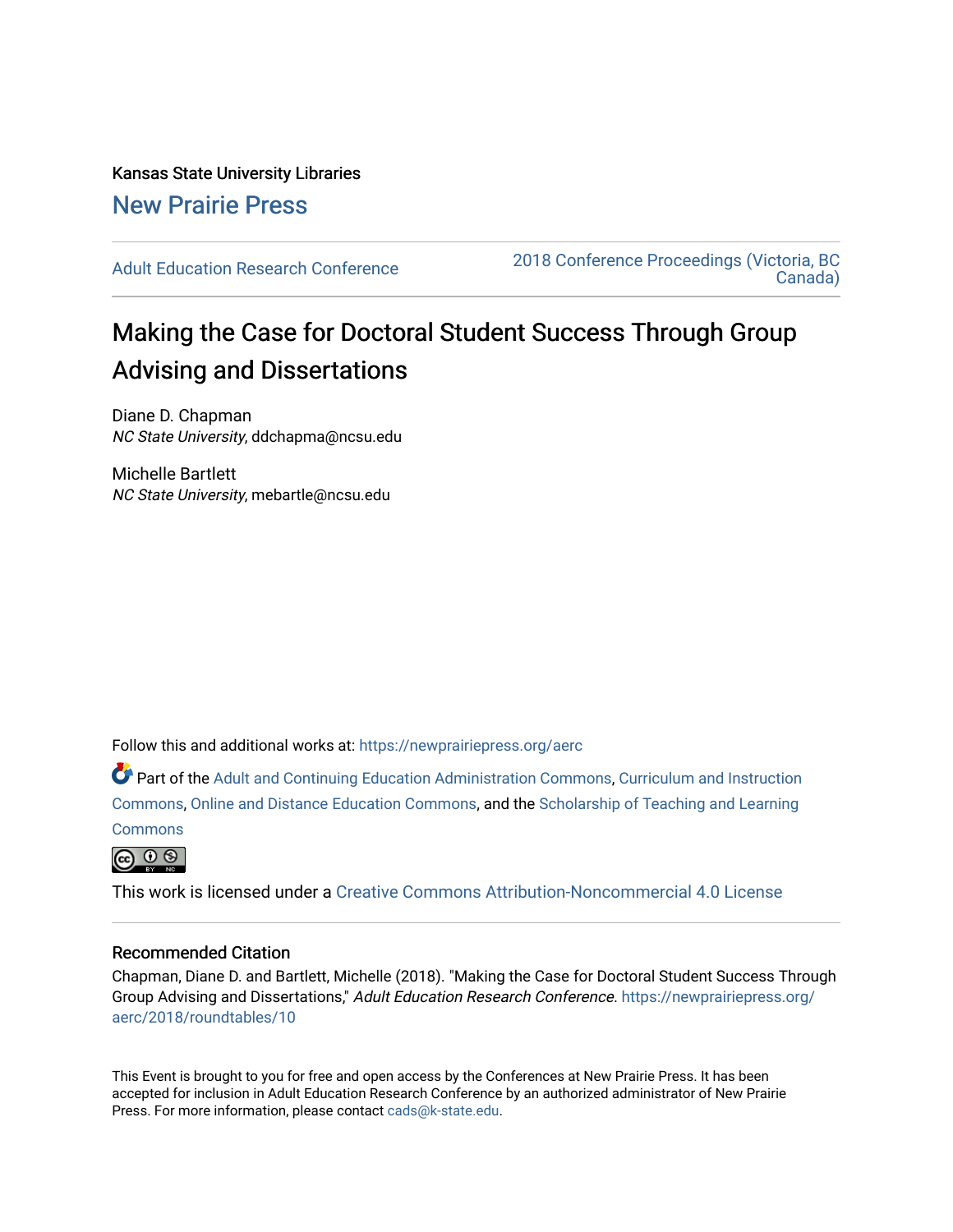#### **Making the Case for Doctoral Student Success Through Group Advising and Dissertations**

Diane D. Chapman & Michelle Bartlett North Carolina State University

#### **Background**

Research shows that many doctoral students experience feelings of isolation when working on their dissertations. While some of this comes from the end of participating in formal classes, some isolation comes because of the culture of completing one's doctorate i.e., "this is what all students experience; doctoral work is supposed to be difficult." Doctoral students in particular feel that their journeys through academia are loaded with obstacles and hurdles (Ali & Kohun, 2007). The isolation doctoral students experience has been shown to be detrimental to learning and results in poorer student outcomes such as the failing to complete one's program, taking longer to program completion, and lower quality output.

To complicate matters, faculty advisors are being tasked with greater advising loads. These larger loads result in less time spent with each student and can cut into faculty research and teaching productivity levels. At the same time, there are calls in higher education to make learning less competitive and more collaborative. Team-based approaches are widely accepted as the best way to solve large complex problem in practice, but traditional student advising and dissertation work is done primarily taking a traditionally individual approach (Keck, Sloane, Liechty, Fiese, & Donovan, 2017).

#### **Group Advising**

One way of accommodating a large advising load and at the same time reducing student feelings of isolation is by implementing group advising sessions. Group advising brings two or more students together for regular advising sessions. In addition, group advising can be technology-enhanced, accommodating students at a distance who are often less engaged with faculty members. While group advising sessions naturally lend themselves to group problem solving and brainstorming, they can also be used to address issues relevant to individual dissertations. The benefits to group doctoral advising are significant to advisor as it reduces needs for repetition of efforts, (eliminating the need for communicating the same things to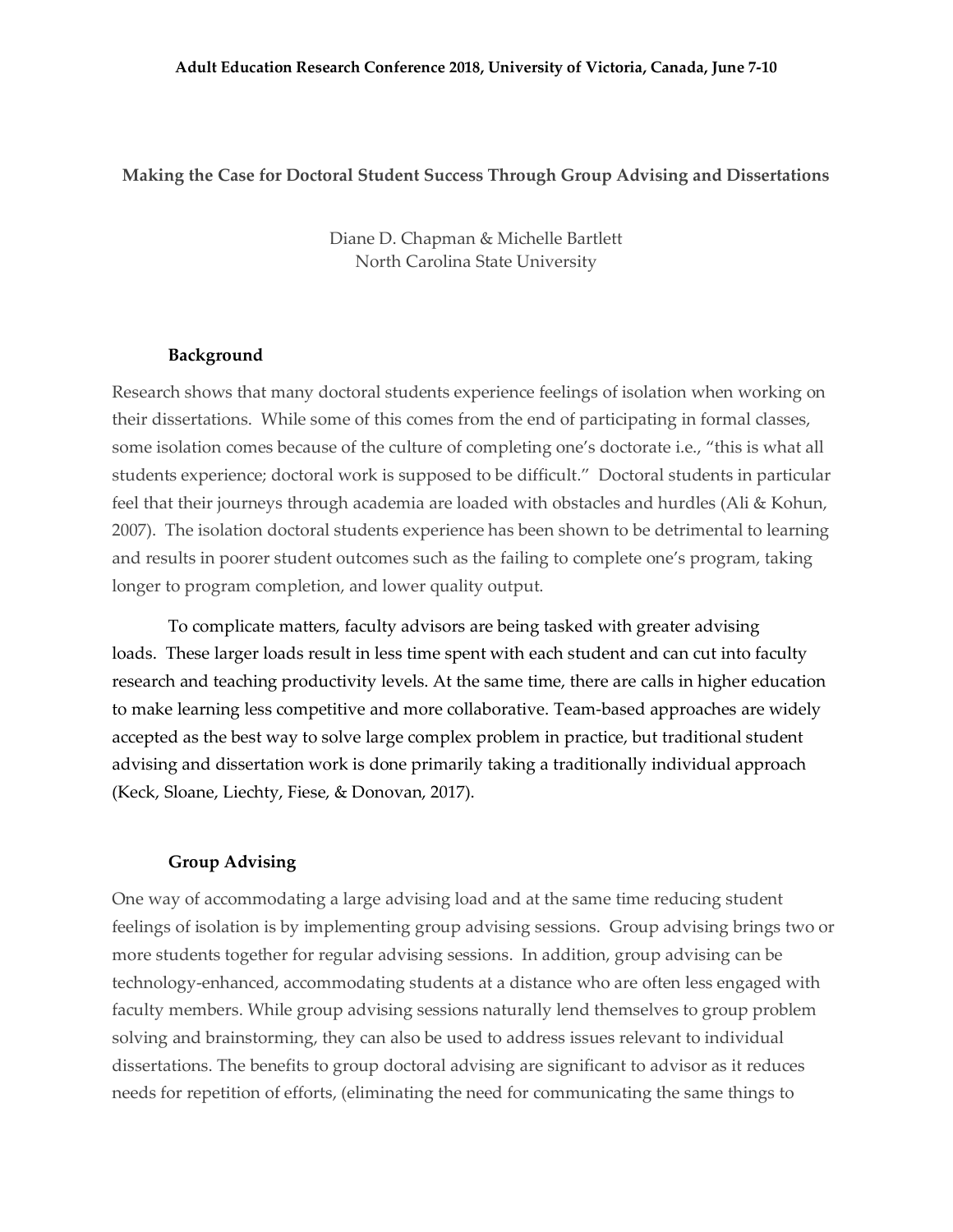multiple students), it fosters interdependence within the group, it fosters shared accountability, and advisors have time to focus on finding systematic aspects of advising rather than performing all advising as one-off scenarios. Students have found benefits too, such as having more people to go to for advice, increased confidence in their abilities from hearing the stories of others, and increased structure in their times between sessions (Chapman, 2017). Participants have mentioned that the sessions work best when they are facilitated as opportunities to learn and solve problems collaboratively. Some students from these sessions have formed their own accountability and writing groups. It is only natural to look at how this type of advising might also benefit and the process of group dissertation work.

#### **Group Dissertations**

Group dissertations can be found in the literature on a spectrum from a group of students working on the same topic but working on individual projects to a group of students working on one study that is written in one document. McNamara, Lara- Alecio, Irby, Hoyle, & Tong, (2007) wrote about different types of group dissertations. A meta-analytic model where a group of students examine a problem of practice from multiple perspectives. Various methodologies could be used to examine a topic. McNamara, Lara- Alecio, Irby, Hoyle, & Tong, (2007) also discuss an evaluation model where a group of students examine the same research questions but with different participants to provide a big picture. For example, if the topic is the community college advising process, one doctoral candidate may examine the students' perspective, while another examines the advisors, and another the administrators' perspectives. Pros such as students being more likely to complete their dissertation, having a deeper understanding of a topic, and gaining writing, editing and feedback support (Burnett, 1999) can be discussed. As well as cons such as increased coordination efforts for the students and faculty advisor as well as needing to manage conflict. We would like to discuss with colleagues, at the roundtable, what has worked well, what are some potential obstacles, and what are some best practices, such as groups creating a set of norms (Vickers, 2016), for chairing group dissertations.

#### **Session Objectives**

This roundtable session will share what has worked for group advising, explore the role, potential structures, processes of group advising, and will look at how to enhance these sessions with technology. In addition, session participants will discuss how group advising sessions can naturally lead into group dissertation work. The session will end with a brainstorm on how to